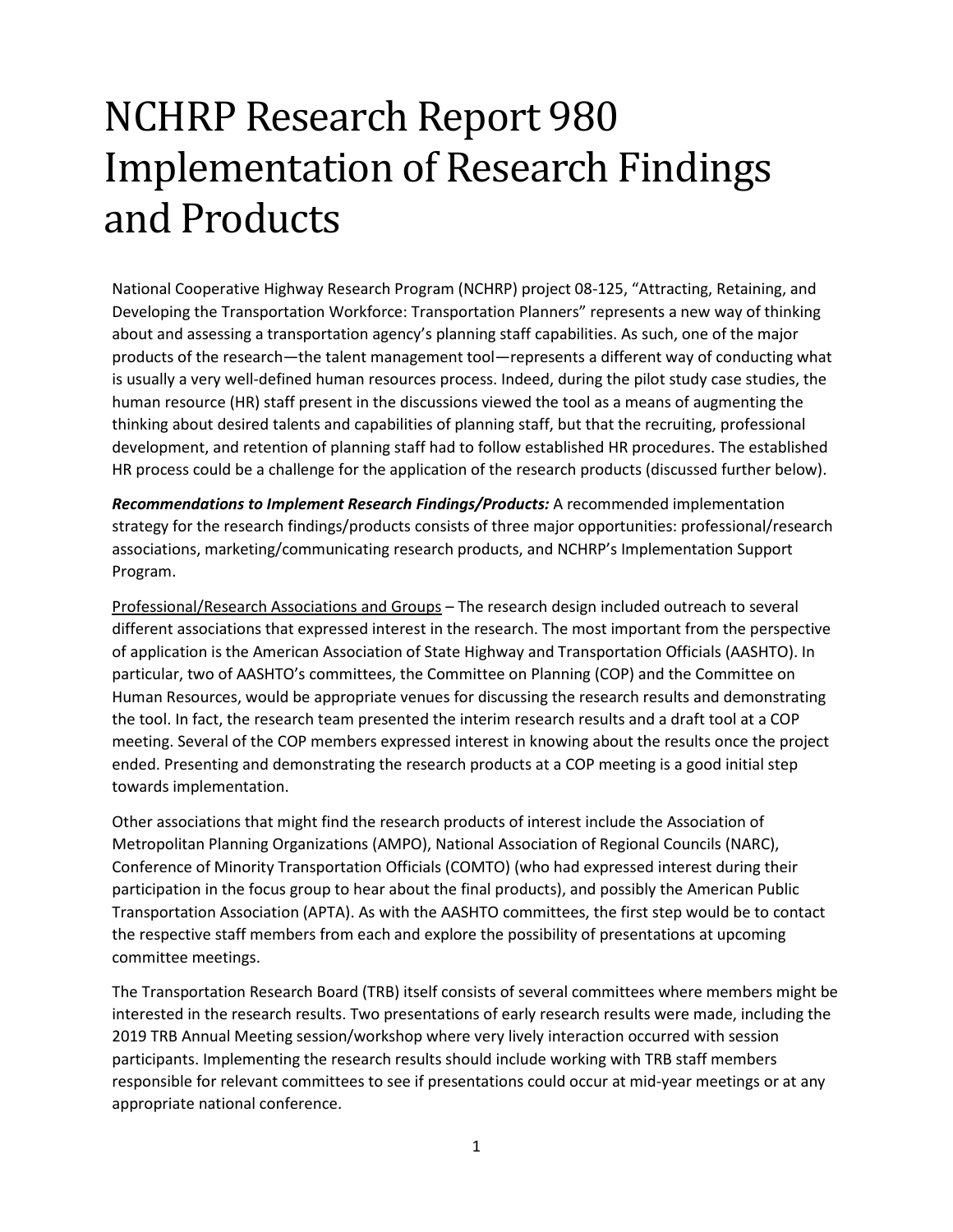The final association represents the nation's transportation universities—the Council of University Transportation Centers (CUTC). Every CUTC member has a TRB liaison and thus there is a ready outreach mechanism for conveying the results of the research. University researchers, teachers, and trainers would find the results of the research of great interest in terms of future research and academic/training curriculum. Outreach to this group could occur via a targeted email announcement or including a university component in the marketing material discussed below.

Marketing/Communicating Research Products – TRB has several ways of marketing/communicating the results of its research. TRB's webinar program invites research teams/panels to submit applications for a TRB-sponsored webinar. This should be one of the first strategies for disseminating the results of this research. A webinar on the research topic would not only be appealing to state DOTs, but could also attract attention of transportation planners in regional, city, and local agencies, along with the academic/ research community. Again, because a tool was developed, which can be easily demonstrated in approximately 15 to 20 minutes, a webinar would provide an excellent medium for showing the benefits of its application.

TRB also has a newsletter that highlights research results. TRB staff should be asked to place a story on the research results into the newsletter.

NCHRP's Implementation Support Program – NCHRP has created a competitive program to fund implementation efforts relating to the products of NCHRP research. The tool and guidebook developed as part of this project would an ideal proposal for this program in that the talent management tool developed for the project could be the focus of state DOT outreach efforts. One of the states that participated in the pilot studies, for example, noted that the tool would be very useful in its periodic strategic positioning assessment of the agency's planning program. The proposal to the Implementation Support Program would focus on the pilot application of the tool and guidebook in 4 to 5 state DOTs.

Lessons learned from the pilot studies/case studies conducted for this research suggest the following recommended practices:

- The research team coordinated the pilot studies through the planning unit in the state DOT. This was found to be very effective in gathering the right people to be part of theinteraction.
- The types of staff participating in the pilot study were planning directors, senior (supervisors) and junior planning staff, district planning staff, and human resource staff. The pilot study for this project was done via distance due to COVID-19; hopefully, if funds are available to conduct further pilot studies, in-person site visits could occur. If such is the case, it would likely take about 1 day to conduct the site visit. Unlike the distance meetings for this project where everyone was on one call, the site visit would spend time with key individuals to gather input. Some time should be spent with the younger members of the planning staff to verify that the concepts presented in the guidebook are valid for their context.
- The tool and guidebook should be sent beforehand and perhaps a webinar should be conducted prior to the visit to explain the tool.

The concept of focusing on pilot study states is that they can then become "ambassadors" for the research products to other states. The budgets for implementation proposals usually range from \$25,000 to \$200,000 depending on what is proposed. Proposals to this program must originate with the NCHRP project 08-125 panel, state DOT employees, or members of AASHTO Committees and Councils (it is a